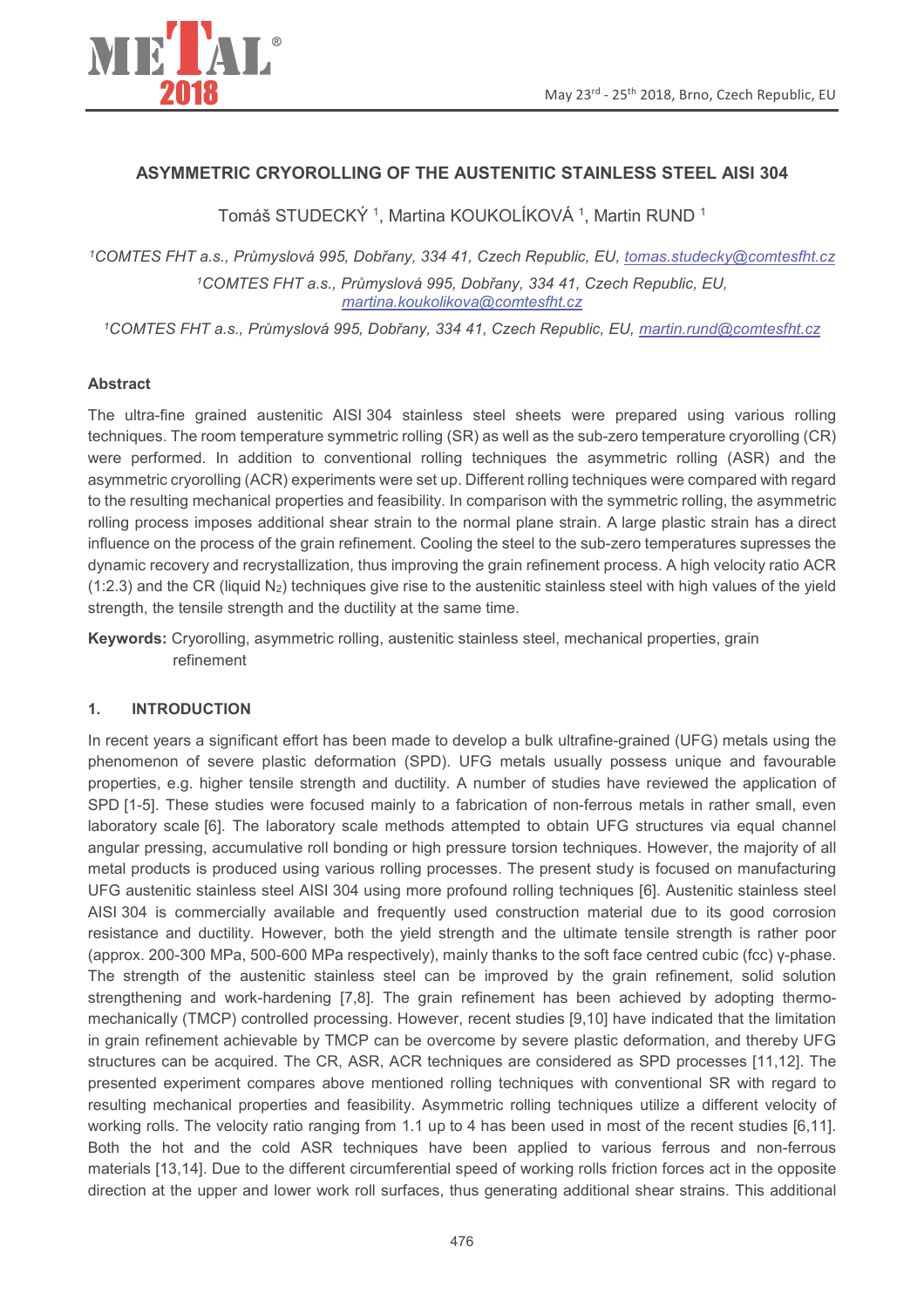

shear strain may cause structural changes of the rolled material which can be beneficial for material properties. During the rolling process the dynamic recovery may occur due to the increased deformation resistance at higher strain. Decreasing the deformation temperature leads to suppression of dynamic recover that results in higher defects density and consequently higher strength. AISI 304 steel has a fully austenitic structure. However, the application of plastic deformation or cryogenic treatment can lead to formation of martensite in metastable austenitic steels [6]. In general, face centred cubic metals exhibit higher work-hardening rates. Both the stable dislocation interactions and very fine deformation twins contribute to the high flow stress.

### $2.$ **EXPERIMENTAL**

A commercially available AISI 304 austenitic stainless steel (18/8) sheet of the 6 mm thickness was used. The sheet was cut into 100 mm wide strips. SR and CR experiments were performed on the COMTES FHT rolling mill using the four-high rolling mill setup. Diameters of the working rolls and the back-up rolls respectively are 240 mm and 650 mm respectively (Figure 1). The multi-pass unidirectional SR and CR was carried out. The input AISI 304 sheet in 6 mm thickness was rolled by approximately 5 % reduction at each pass down to 4 mm (i.e. 30 % accumulated reduction), 3 mm (i.e. 50 % accumulated reduction) and 2.4 mm (i.e. 60 % reduction) respectively. The ASR and ACR experiments were carried out incorporating the four-high rolling mill rolls and the two-high rolling mill roll with the diameter of 550 mm. The CR and ACR samples were cryorolled after immersing them in liquid nitrogen before each pass. Asymmetrically rolled samples were flipped horizontally before each pass due to the curvature of the as-rolled sheets. The ASR and ACR experiments did not run smoothly. Due to friction stresses generating additional lateral forces and insufficient support from the backup roll, the wiggling effect occurred (Figure 1). Instead of continuous and smooth flow through the rolling gap the material skipped in an abrupt manner. Due to this fact deformation was not uniform across the crosssection. However, the surface layers were severely deformed. The attempt to use a lubricant to prevent wiggling behaviour failed. The cryorolled samples, i.e. CR and ACR, exhibited almost twice as high deformation resistance in comparison to symmetrically rolled samples, i.e. SR and ACR. Figure 4 illustrates different deformation behaviour of the room temperature and cryorolled samples. Due to the poor control of the ASR and ACR experiments the respective rolling passes can't be compared to those of SR and CR experiments. Thus, unfortunately, the lower rolling forces and energy savings, being the advantages of asymmetrical rolling, couldn't be confirmed.



Figure 1 Left: Asymmetric cryorolling (ACR). Right: Wiggling effect due to the insufficient support from the back up roll.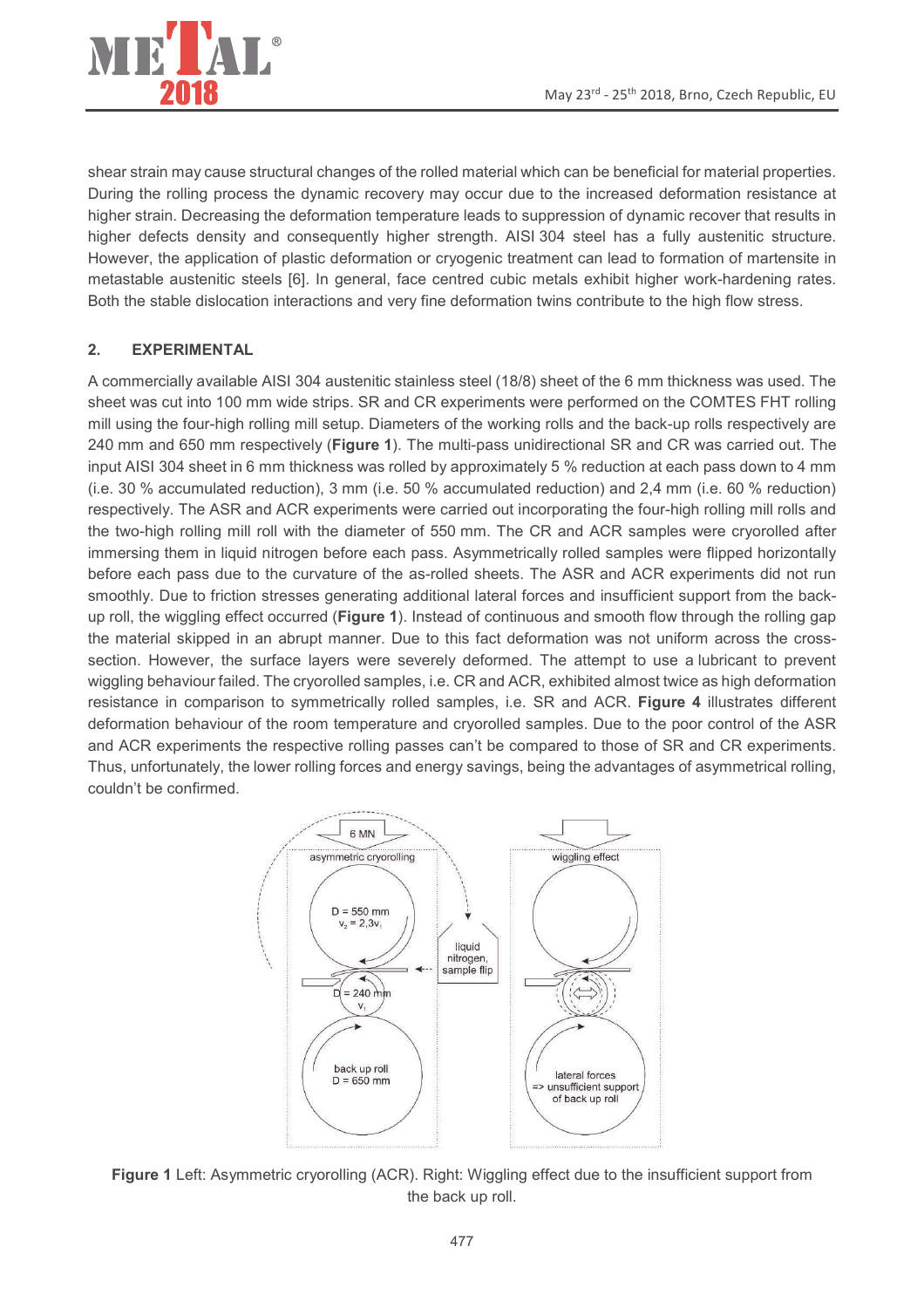

### $3.$ **RESULTS**

The microstructure was revealed using the Glyceregia etchant and light microscope NIKON ECLIPSE MA200 equipped with differential interference (DIC) enabling high contrast image observation. The cryorolled material shows more deformed grain structure as opposed to the room temperature rolling. The grains are elongated along the direction of rolling. The microstructure shows slip bands, deformation twins and the presence of δferrite as well (Figure 2). The attempt to explore both the structure and the texture evolution using Electron backscatter diffraction (EBSD) technique failed due to the extremely deformed structure and insufficient resolution of EBSD camera. The scanning electron microscopy (SEM) revealed extremely deformed surface layer. The structure is presumably austenitic. The expected martensite transformation has not been confirmed. The austenitic matrix seems to be stable at all deformation stages used in the experiment.



Figure 2 Left: DIC image of the C4 sample - inner layer. Right: SEM image of the AS4 sample - surface.

Tensile tests were done according to the standard CSN EN ISO 6892-1. Three samples were tested at each deformation step. Prior to testing, specimen dimensions were measured and an original gauge length for the elongation determination was marked on each specimen. This gauge length was set to meet requirements of the standard for the elongation A<sub>5</sub>. After each test, a proof stress  $R_{p0,2}$  was determined as well as ultimate tensile stress  $R_m$ . The final gauge length was also measured after each test and elongation after fracture  $A_5$ was evaluated as well as the cross section reduction Z. Tests were done on electro-mechanic testing machine Mays equipped with hydraulic grips. Strain was measured by means of DIC system (Digital Image Correlation) Mercury in 2D configuration. Geometry of the specimens is depicted in Figure 3. All specimens were produced by water jet cutting perpendicularly to the rolling direction.



Figure 3 Tensile test specimen geometry. Extensometer length L<sub>0</sub> varies with the thickness of the specimen.

Table 1 summarizes the results of the mechanical testing of the original austenitic stainless steel and SR, CR, ASR, ACR rolled material. The hardness enhancement follows from diminishing grain size and from the accumulation of large plastic strain achieved by cryorolling. As mentioned before, a cryogenic temperature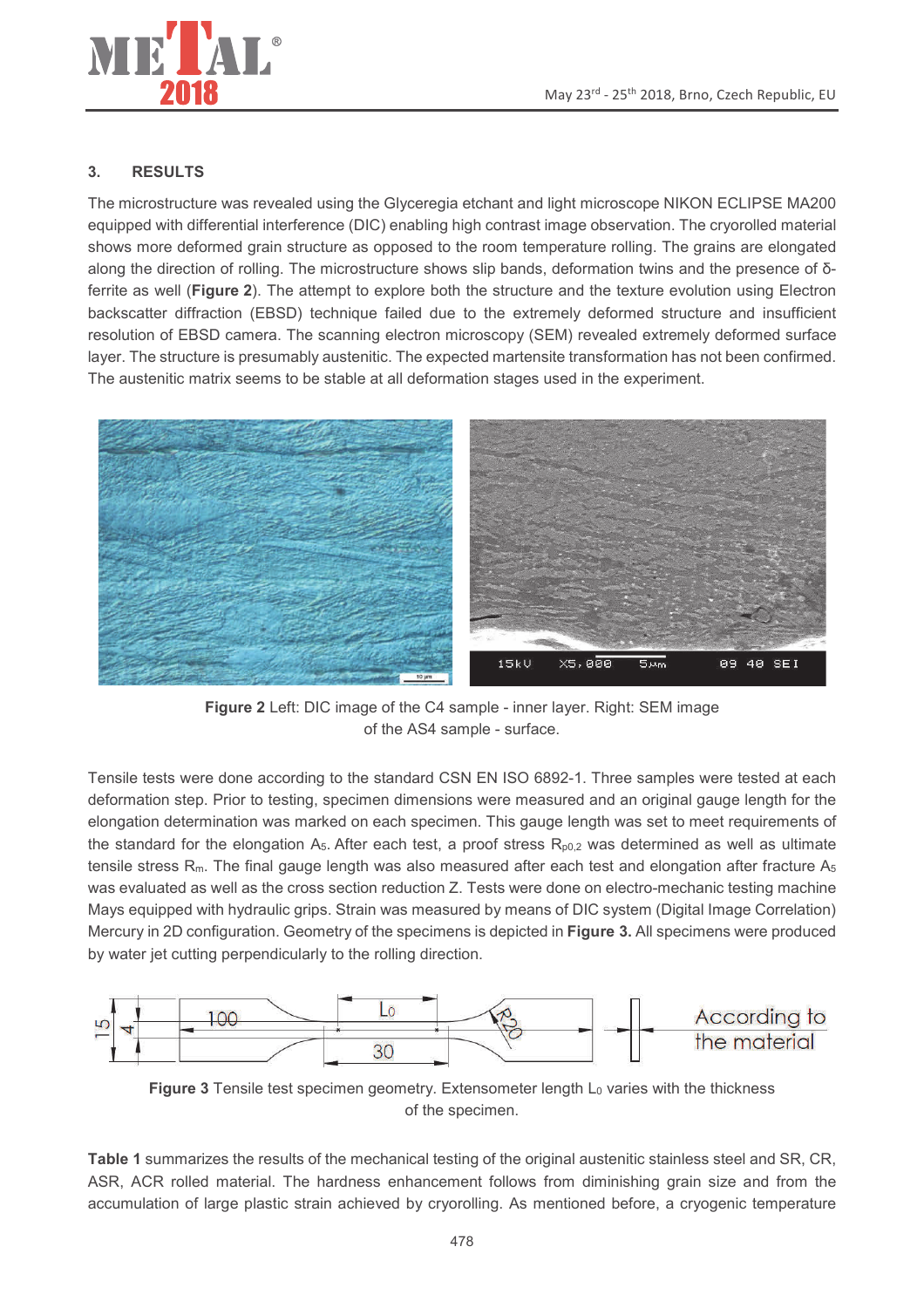

helps to suppress dynamic recovery and recrystallization, leading to high dislocation density. As the strain increases deformation twins are created in the austenite structure which is beneficial for the grain refinement. HV30 hardness of the asymmetrically rolled material is 20 HV higher in comparison to symmetrically rolled material mainly due to accumulating of larger plastic strain in surface layers. Figure 4 shows the engineering stress-strain curves from tensile tests of the austenitic stainless steel before and after the SR, CR, ASR and ACR rolling. Annealing was performed at 750 °C with the hold time 5 minutes and cooling in the water. The input material shows low proof stress of 269 MPa and the tensile strength of 626 MPa. The proof strength and the tensile strength increases rapidly in the early stages. As the accumulated deformation reaches certain level the strength increases slightly and become stable (Figure 5). The ratio of proof strength to tensile strength increases from 0.43  $\omega$  0% reduction up to 0.91  $\omega$  60% reduction and become stable as well (Figure 6). This fact indicate that the austenitic matrix is stable and no deformation-induced martensitic transformation occurred. The grain refinement effect generated at cryogenic temperatures can be documented on increased ductility while the proof stress and tensile strength remain or even increase (Table 1). Moreover, the significant mechanical enhancement are achieved after much lower accumulated reduction when using cryogenic temperatures.



Figure 4 Left: Rolling force during 5 % reduction steps. Right: Engineering stress-strain curves.



Figure 5 Left: Proof stress. Right: Tensile strength.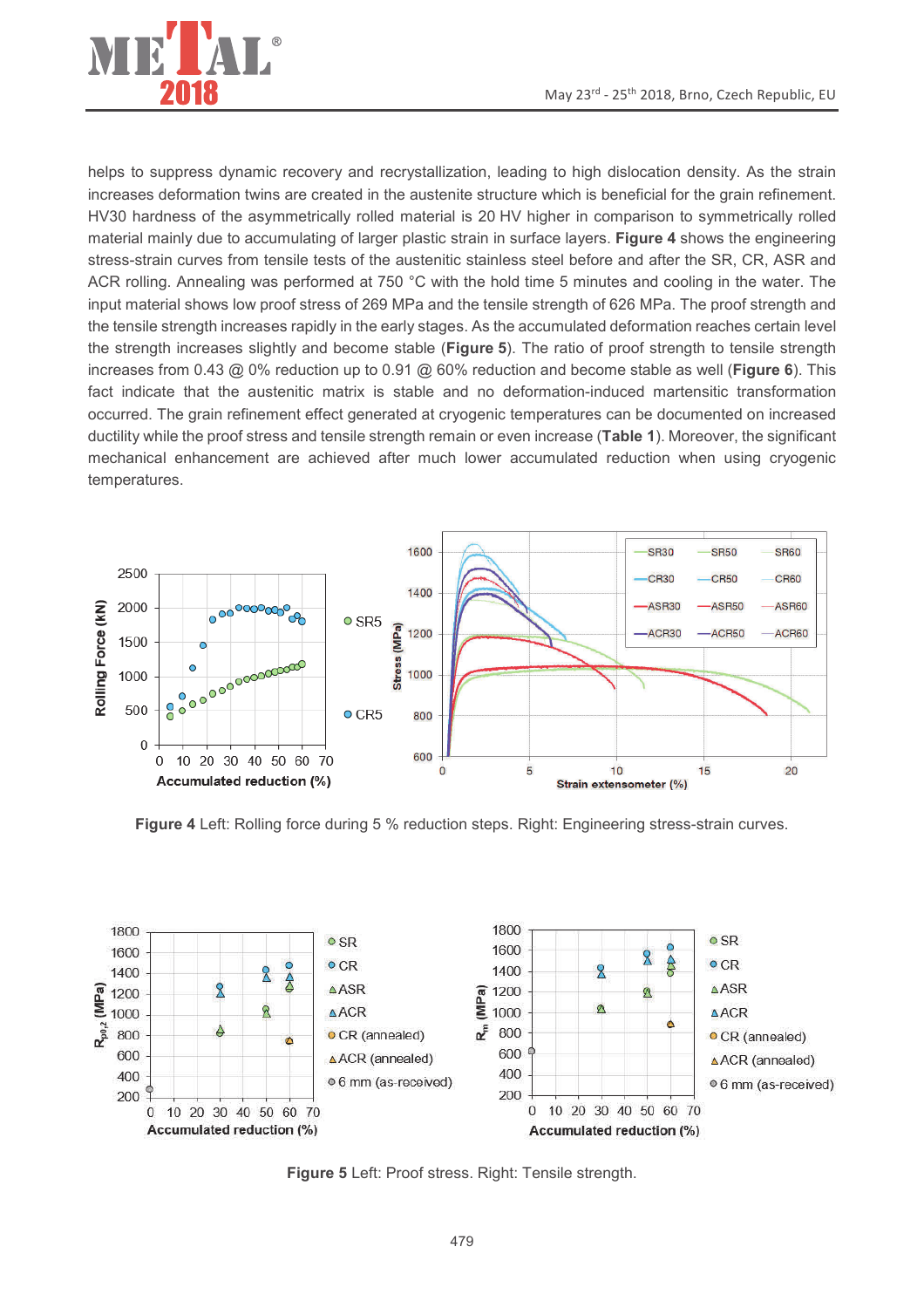



Figure 6 Left: Hardness HV30. Right: Proof stress to tensile strength ratio.

#### $\overline{4}$ . **DISCUSSION**

The combination of cryogenic temperatures and large plastic deformation directly effects the process of grain refinement thus significantly enhancing mechanical properties. The tensile tests results of the respective symmetric rolling experiments and asymmetric rolling experiments are comparable to each other. Due to the high velocity ratio and friction-induced lateral forces together with insufficient stiffness of the working roll, the wigaling effect occurred. The wigaling of working roll prevented the shear to act uniformly across sheet crosssection. Thus, only surface layers (approx. 100 µm) were influenced by additional shear strain. Locally accumulated strain manifests itself via increased surface hardness. To be able to fully exploit the potential of asymmetric rolling, much stiffer working roll has to be incorporated. Moreover, the velocity ratio seems to be inefficient and high. The attempt to use a lubricant had no direct effect. The austenitic matrix of AISI 304 stainless steel seems to be stable at least up to the 60% accumulated reduction. No deformation-induced transformation was confirmed. The engineering stress-strain curves indicate no significant increase in strength due to the deformation-induced martensite transformation. The strengthening is a result of the work-hardening and the grain refinement. However, the structure is unclear, especially at large deformations. Mainly because of extremely deformed structure, poor etching ability of the soft austenite and insufficient resolution of used EBSD camera. The XRD analysis should be carried out instead.

| <b>Specimen</b> | <b>HV30</b> | $R_{p0,2}$ (Mpa) | $R_m$ (MPa) | $R_p/R_m$ | Z(%) | $A_5$ (%) |
|-----------------|-------------|------------------|-------------|-----------|------|-----------|
| As-received     | 200         | 269              | 626         | 0,43      | 74,6 | 73,3      |
| <b>SR30</b>     | 360         | 819              | 1039        | 0,79      | 49,0 | 19,2      |
| <b>SR50</b>     | 391         | 1053             | 1206        | 0,87      | 40,9 | 12,8      |
| <b>SR60</b>     | 438         | 1248             | 1381        | 0,90      | 25,1 | 9,6       |
| <b>CR30</b>     | 427         | 1270             | 1431        | 0,89      | 23,9 | 8,0       |
| <b>CR50</b>     | 442         | 1429             | 1566        | 0,91      | 16,0 | 4,2       |
| <b>CR60</b>     | 470         | 1471             | 1628        | 0,90      | 9,1  | 5, 5      |
| ASR30           | 378         | 864              | 1037        | 0,83      | 43,9 | 17,6      |
| <b>ASR50</b>    | 415         | 1015             | 1185        | 0,86      | 45,3 | 13,1      |
| ASR60           | 451         | 1282             | 1464        | 0,88      | 16,2 | 8,6       |
| ACR30           | 444         | 1210             | 1380        | 0,88      | 31,4 | 8,5       |
| ACR50           | 463         | 1359             | 1509        | 0,90      | 14,6 | 5, 5      |
| ACR60           | 463         | 1364             | 1519        | 0,90      | 16,4 | 4,9       |
| SR60 HT         | 322         | 785              | 951         | 0,83      | 50,4 | 38,1      |
| CR60 HT         | 324         | 744              | 879         | 0,85      | 55,6 | 38,0      |
| ACR60 HT        | 340         | 758              | 894         | 0,85      | 54,6 | 35,0      |

Table 1 Average values of tensile tests measurements